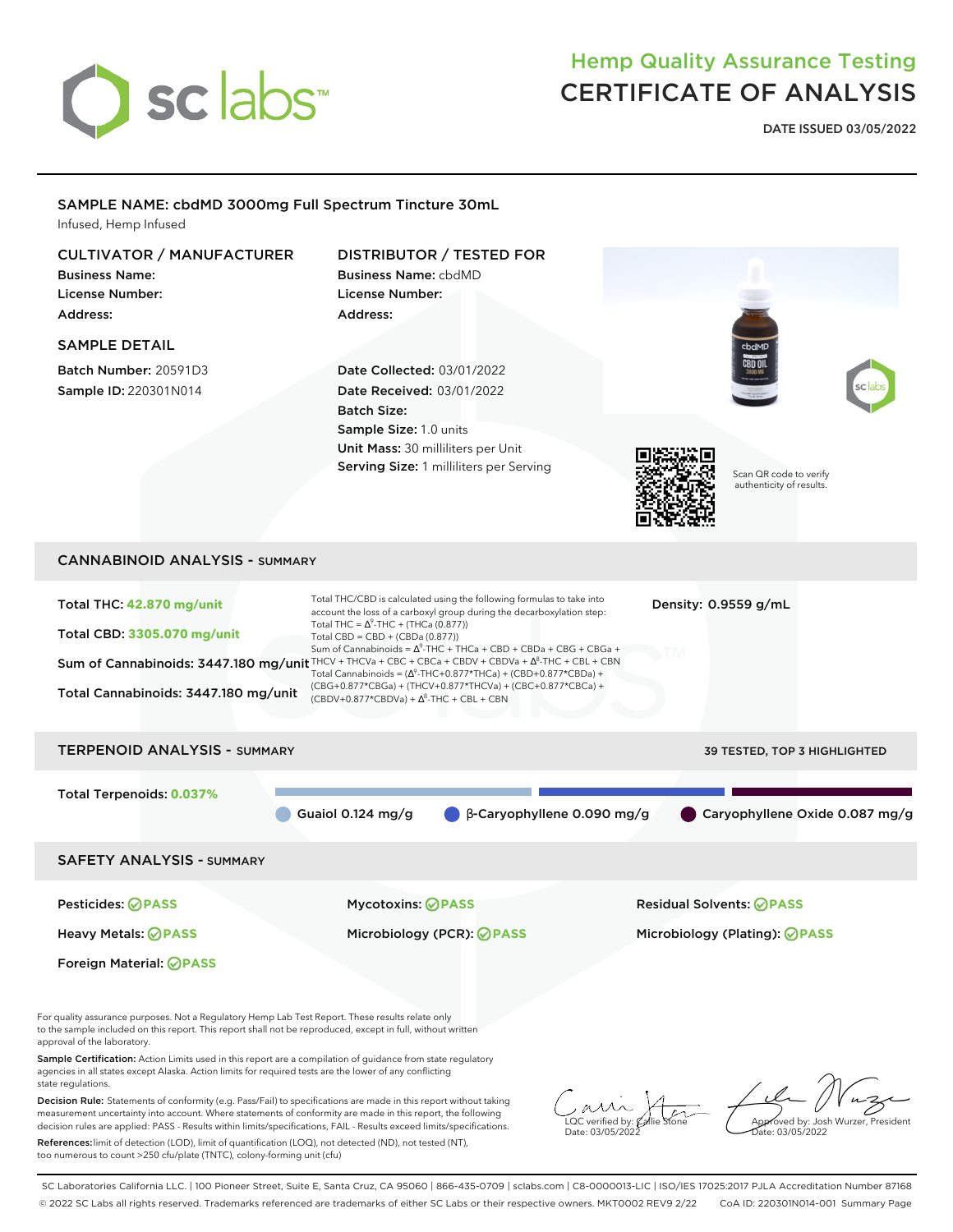



**CBDMD 3000MG FULL SPECTRUM TINCTURE 30ML | DATE ISSUED 03/05/2022**

# **Cannabinoid Analysis**

Tested by high-performance liquid chromatography with diode-array detection (HPLC-DAD).

**Method:** QSP 1157 - Analysis of Cannabinoids by HPLC-DAD

TOTAL THC: **42.870 mg/unit**

Total THC (∆ 9 -THC+0.877\*THCa)

#### TOTAL CBD: **3305.070 mg/unit**

Total CBD (CBD+0.877\*CBDa)

#### TOTAL CANNABINOIDS: 3447.180 mg/unit

Total Cannabinoids (Total THC) + (Total CBD) + (Total CBG) + (Total THCV) + (Total CBC) +  $(Total CBDV) + \Delta^{8}$ -THC + CBL + CBN

#### TOTAL CBG: 21.570 mg/unit

Total CBG (CBG+0.877\*CBGa)

#### TOTAL THCV: ND

Total THCV (THCV+0.877\*THCVa)

#### TOTAL CBC: 52.560 mg/unit

Total CBC (CBC+0.877\*CBCa)

#### TOTAL CBDV: 15.750 mg/unit

Total CBDV (CBDV+0.877\*CBDVa)

#### **CANNABINOID TEST RESULTS -** 03/03/2022

| <b>COMPOUND</b>            | LOD/LOQ<br>(mg/mL) | <b>MEASUREMENT</b><br><b>UNCERTAINTY (mg/mL)</b> | <b>RESULT</b><br>(mg/mL) | <b>RESULT</b><br>(%) |
|----------------------------|--------------------|--------------------------------------------------|--------------------------|----------------------|
| <b>CBD</b>                 | 0.004 / 0.011      | ±4.1093                                          | 110.169                  | 11.5252              |
| <b>CBC</b>                 | 0.003/0.010        | ±0.0564                                          | 1.752                    | 0.1833               |
| $\Lambda^9$ -THC           | 0.002/0.014        | ±0.0785                                          | 1.429                    | 0.1495               |
| <b>CBG</b>                 | 0.002/0.006        | ±0.0349                                          | 0.719                    | 0.0752               |
| <b>CBDV</b>                | 0.002/0.012        | ±0.0214                                          | 0.525                    | 0.0549               |
| <b>CBN</b>                 | 0.001 / 0.007      | ±0.0062                                          | 0.216                    | 0.0226               |
| <b>CBL</b>                 | 0.003/0.010        | ±0.0035                                          | 0.096                    | 0.0100               |
| <b>THCa</b>                | 0.001 / 0.005      | N/A                                              | <b>ND</b>                | <b>ND</b>            |
| $\Delta^8$ -THC            | 0.01 / 0.02        | N/A                                              | <b>ND</b>                | <b>ND</b>            |
| <b>THCV</b>                | 0.002/0.012        | N/A                                              | <b>ND</b>                | <b>ND</b>            |
| <b>THCVa</b>               | 0.002/0.019        | N/A                                              | <b>ND</b>                | <b>ND</b>            |
| <b>CBDa</b>                | 0.001 / 0.026      | N/A                                              | <b>ND</b>                | <b>ND</b>            |
| <b>CBDVa</b>               | 0.001 / 0.018      | N/A                                              | <b>ND</b>                | <b>ND</b>            |
| <b>CBGa</b>                | 0.002 / 0.007      | N/A                                              | <b>ND</b>                | <b>ND</b>            |
| <b>CBCa</b>                | 0.001/0.015        | N/A                                              | <b>ND</b>                | <b>ND</b>            |
| <b>SUM OF CANNABINOIDS</b> |                    |                                                  | 114.906 mg/mL            | 12.0207%             |

#### Unit Mass: 30 milliliters per Unit / Serving Size: 1 milliliters per Serving

| $\Delta^9$ -THC per Unit              | 42.870 mg/unit     |  |
|---------------------------------------|--------------------|--|
| $\Delta^9$ -THC per Serving           | 1.429 mg/serving   |  |
| <b>Total THC per Unit</b>             | 42.870 mg/unit     |  |
| <b>Total THC per Serving</b>          | 1.429 mg/serving   |  |
| <b>CBD</b> per Unit                   | 3305.070 mg/unit   |  |
| <b>CBD per Serving</b>                | 110.169 mg/serving |  |
| <b>Total CBD per Unit</b>             | 3305.070 mg/unit   |  |
| <b>Total CBD per Serving</b>          | 110.169 mg/serving |  |
| Sum of Cannabinoids per Unit          | 3447.180 mg/unit   |  |
| Sum of Cannabinoids per Serving       | 114.906 mg/serving |  |
| <b>Total Cannabinoids per Unit</b>    | 3447.180 mg/unit   |  |
| <b>Total Cannabinoids per Serving</b> | 114.906 mg/serving |  |

#### **DENSITY TEST RESULT**

**0.9559 g/mL**

Tested 03/03/2022

**Method:** QSP 7870 - Sample Preparation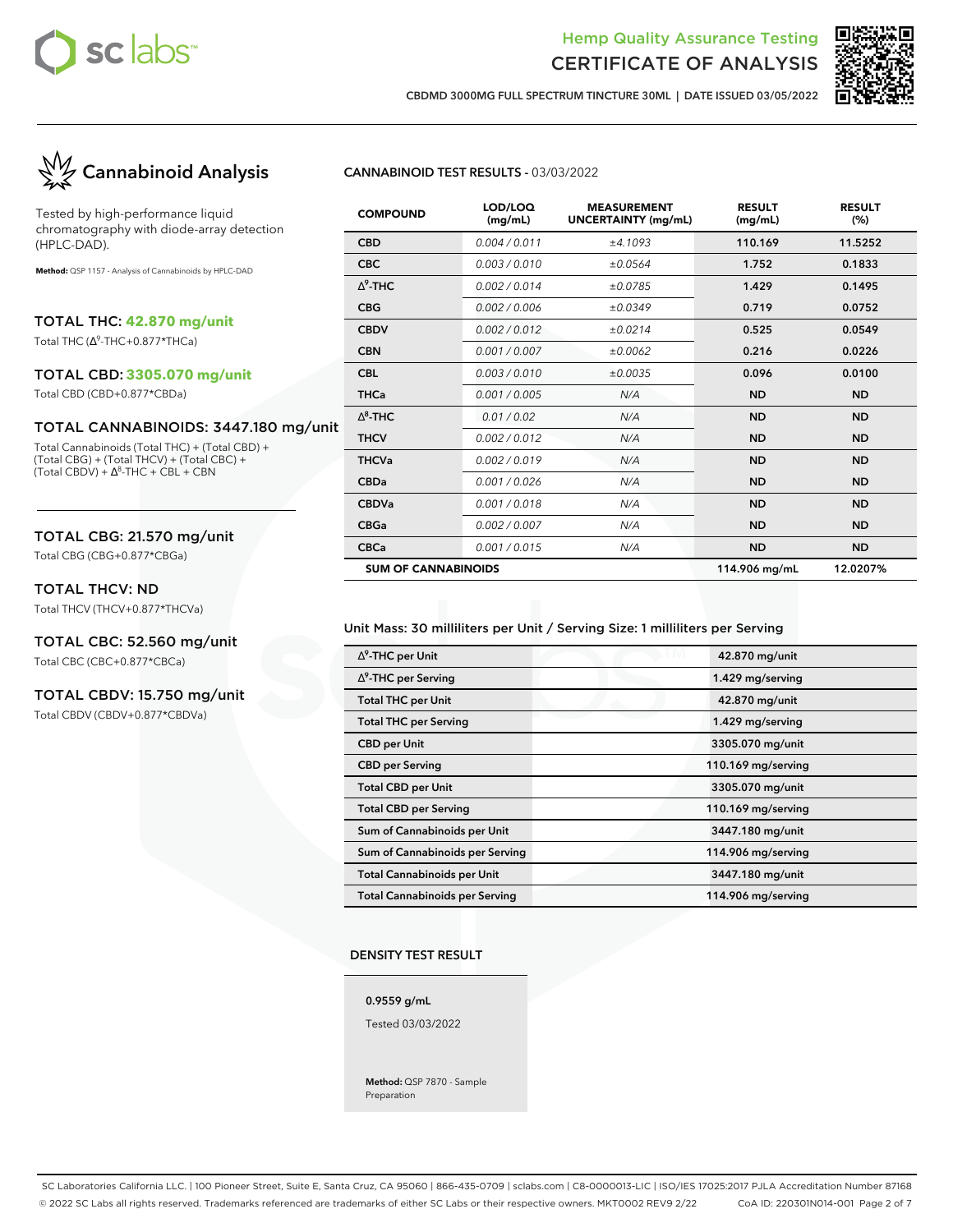

**CBDMD 3000MG FULL SPECTRUM TINCTURE 30ML | DATE ISSUED 03/05/2022**

# **Terpenoid Analysis**

Terpene analysis utilizing gas chromatographyflame ionization detection (GC-FID).

**Method:** QSP 1192 - Analysis of Terpenoids by GC-FID

#### **1 Guaiol**

A sesquiterpene alcohol with a fragrance that can be described as floral, piney, herbal and woody. Found in guaiacum, cypress pine, ginseng, melaleuca, goatweed, incense grass...etc.

#### **2** β**-Caryophyllene**

A sesquiterpene with a fragrance that can be described as spicy, woody, dry, dusty and mildly sweet. It was one of the first organic compounds to fully synthesized in a laboratory and plays a role in the endocannabinoid system as it is a functional  $\mathsf{CB}_2$  receptor agonist. Found in black pepper, clove, hops, rosemary, black-jack, perilla, spicebush, Indian pennywort, celery, frankincense, vitex, parsley, marigold, tamarind...etc.

#### **3 Caryophyllene Oxide**

A sesquiterpene epoxide with a fragrance that can be described as fresh, sweet, dry, woody and spicy. It is a component used by drug-sniffing dogs to identify cannabis. It does interact with the endocannabinoid system. Found in field wormwood, salt heliotrope, cinnamon, sticky sage, basil, waterbessie...etc.

#### **TERPENOID TEST RESULTS -** 03/03/2022

| <b>COMPOUND</b>         | LOD/LOQ<br>(mg/g) | <b>MEASUREMENT</b><br>UNCERTAINTY (mg/g) | <b>RESULT</b><br>(mg/g)                         | <b>RESULT</b><br>(%) |
|-------------------------|-------------------|------------------------------------------|-------------------------------------------------|----------------------|
| Guaiol                  | 0.009 / 0.030     | ±0.0046                                  | 0.124                                           | 0.0124               |
| $\beta$ -Caryophyllene  | 0.004 / 0.012     | ±0.0025                                  | 0.090                                           | 0.0090               |
| Caryophyllene Oxide     | 0.010 / 0.033     | ±0.0031                                  | 0.087                                           | 0.0087               |
| $\alpha$ -Humulene      | 0.009/0.029       | ±0.0012                                  | 0.047                                           | 0.0047               |
| <b>Nerolidol</b>        | 0.006 / 0.019     | ±0.0011                                  | 0.022                                           | 0.0022               |
| trans-ß-Farnesene       | 0.008 / 0.025     | N/A                                      | <loq< th=""><th><loq< th=""></loq<></th></loq<> | <loq< th=""></loq<>  |
| $\alpha$ -Pinene        | 0.005 / 0.017     | N/A                                      | <b>ND</b>                                       | <b>ND</b>            |
| Camphene                | 0.005 / 0.015     | N/A                                      | <b>ND</b>                                       | <b>ND</b>            |
| Sabinene                | 0.004 / 0.014     | N/A                                      | <b>ND</b>                                       | <b>ND</b>            |
| $\beta$ -Pinene         | 0.004 / 0.014     | N/A                                      | <b>ND</b>                                       | <b>ND</b>            |
| <b>Myrcene</b>          | 0.008 / 0.025     | N/A                                      | <b>ND</b>                                       | <b>ND</b>            |
| $\alpha$ -Phellandrene  | 0.006 / 0.020     | N/A                                      | <b>ND</b>                                       | ND.                  |
| $\Lambda^3$ -Carene     | 0.005 / 0.018     | N/A                                      | <b>ND</b>                                       | <b>ND</b>            |
| $\alpha$ -Terpinene     | 0.005 / 0.017     | N/A                                      | <b>ND</b>                                       | <b>ND</b>            |
| p-Cymene                | 0.005 / 0.016     | N/A                                      | <b>ND</b>                                       | <b>ND</b>            |
| Limonene                | 0.005 / 0.016     | N/A                                      | <b>ND</b>                                       | <b>ND</b>            |
| Eucalyptol              | 0.006 / 0.018     | N/A                                      | <b>ND</b>                                       | <b>ND</b>            |
| $\beta$ -Ocimene        | 0.006 / 0.020     | N/A                                      | <b>ND</b>                                       | ND.                  |
| $\gamma$ -Terpinene     | 0.006 / 0.018     | N/A                                      | <b>ND</b>                                       | <b>ND</b>            |
| Sabinene Hydrate        | 0.006 / 0.022     | N/A                                      | <b>ND</b>                                       | <b>ND</b>            |
| Fenchone                | 0.009 / 0.028     | N/A                                      | <b>ND</b>                                       | <b>ND</b>            |
| <b>Terpinolene</b>      | 0.008 / 0.026     | N/A                                      | <b>ND</b>                                       | <b>ND</b>            |
| Linalool                | 0.009 / 0.032     | N/A                                      | <b>ND</b>                                       | <b>ND</b>            |
| Fenchol                 | 0.010 / 0.034     | N/A                                      | <b>ND</b>                                       | ND.                  |
| <b>Isopulegol</b>       | 0.005 / 0.016     | N/A                                      | <b>ND</b>                                       | <b>ND</b>            |
| Camphor                 | 0.006 / 0.019     | N/A                                      | <b>ND</b>                                       | <b>ND</b>            |
| Isoborneol              | 0.004 / 0.012     | N/A                                      | <b>ND</b>                                       | <b>ND</b>            |
| <b>Borneol</b>          | 0.005 / 0.016     | N/A                                      | <b>ND</b>                                       | <b>ND</b>            |
| Menthol                 | 0.008 / 0.025     | N/A                                      | <b>ND</b>                                       | <b>ND</b>            |
| <b>Terpineol</b>        | 0.009 / 0.031     | N/A                                      | <b>ND</b>                                       | ND                   |
| Nerol                   | 0.003 / 0.011     | N/A                                      | <b>ND</b>                                       | ND                   |
| Citronellol             | 0.003 / 0.010     | N/A                                      | <b>ND</b>                                       | <b>ND</b>            |
| Pulegone                | 0.003 / 0.011     | N/A                                      | <b>ND</b>                                       | ND                   |
| Geraniol                | 0.002 / 0.007     | N/A                                      | <b>ND</b>                                       | <b>ND</b>            |
| <b>Geranyl Acetate</b>  | 0.004 / 0.014     | N/A                                      | <b>ND</b>                                       | <b>ND</b>            |
| $\alpha$ -Cedrene       | 0.005 / 0.016     | N/A                                      | <b>ND</b>                                       | ND                   |
| Valencene               | 0.009 / 0.030     | N/A                                      | <b>ND</b>                                       | <b>ND</b>            |
| Cedrol                  | 0.008 / 0.027     | N/A                                      | <b>ND</b>                                       | ND                   |
| $\alpha$ -Bisabolol     | 0.008 / 0.026     | N/A                                      | <b>ND</b>                                       | ND                   |
| <b>TOTAL TERPENOIDS</b> |                   |                                          | $0.370$ mg/g                                    | 0.037%               |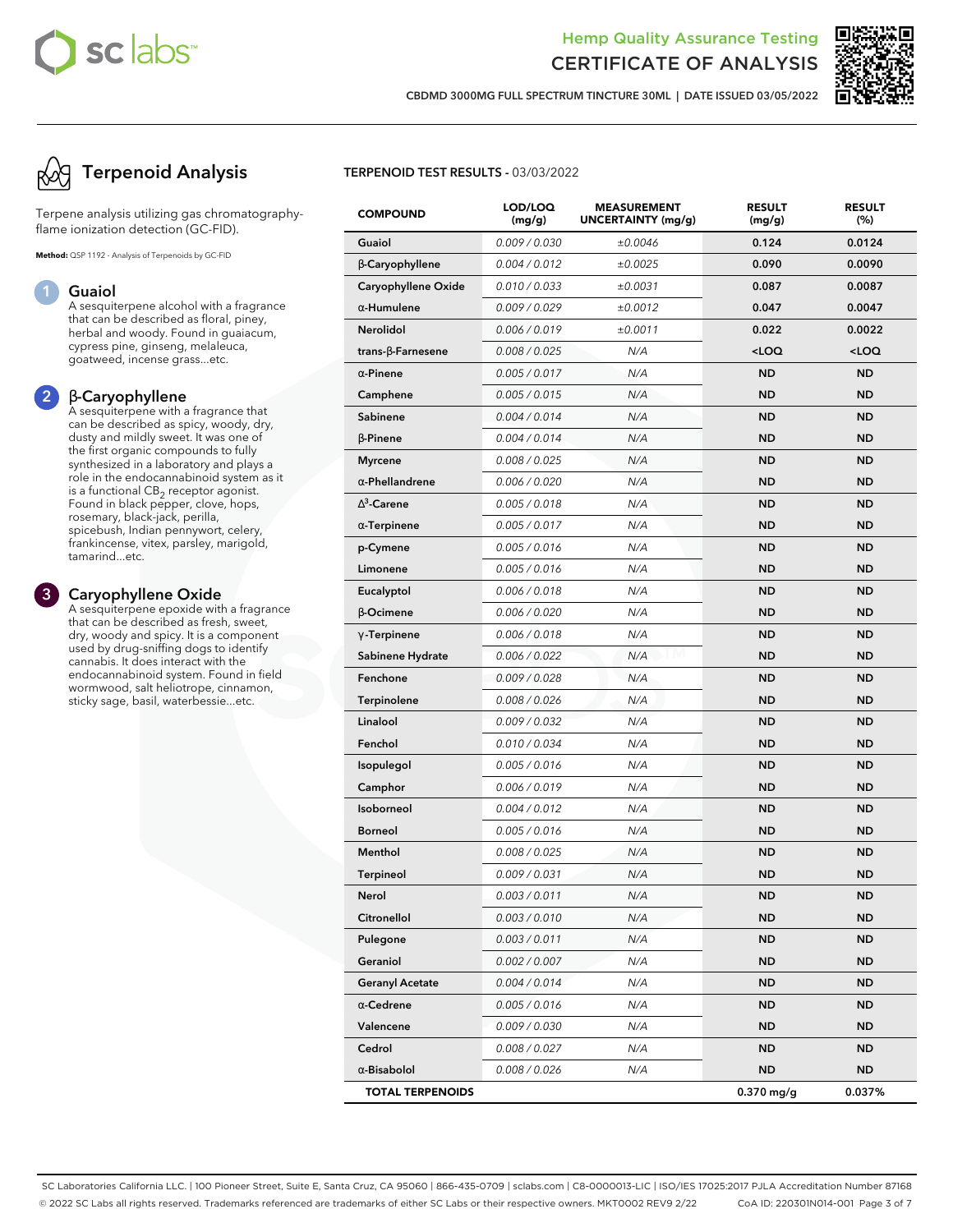



**CBDMD 3000MG FULL SPECTRUM TINCTURE 30ML | DATE ISSUED 03/05/2022**

# **Pesticide Analysis**

Pesticide and plant growth regulator analysis utilizing high-performance liquid chromatography-mass spectrometry (HPLC-MS) or gas chromatography-mass spectrometry (GC-MS).

\*GC-MS utilized where indicated.

**Method:** QSP 1212 - Analysis of Pesticides and Mycotoxins by LC-MS or QSP 1213 - Analysis of Pesticides by GC-MS

Exclusions<sup>1</sup> see last page

Exclusions<sup>2</sup> see last page

#### **PESTICIDE TEST RESULTS - 03/04/2022 ⊘ PASS**

| <b>COMPOUND</b>     | LOD/LOQ<br>$(\mu g/g)$ | <b>ACTION LIMIT</b><br>$(\mu g/g)$ | <b>MEASUREMENT</b><br>UNCERTAINTY (µg/g) | <b>RESULT</b><br>(µg/g) | <b>RESULT</b> |
|---------------------|------------------------|------------------------------------|------------------------------------------|-------------------------|---------------|
| Abamectin           | 0.03 / 0.10            | 0.3                                | N/A                                      | <b>ND</b>               | <b>PASS</b>   |
| Acephate            | 0.02 / 0.07            | 5                                  | N/A                                      | <b>ND</b>               | <b>PASS</b>   |
| Acequinocyl         | 0.02 / 0.07            | 4                                  | N/A                                      | <b>ND</b>               | <b>PASS</b>   |
| Acetamiprid         | 0.02 / 0.05            | 5                                  | N/A                                      | <b>ND</b>               | <b>PASS</b>   |
| Aldicarb            | 0.03 / 0.08            | $\geq$ LOD                         | N/A                                      | <b>ND</b>               | <b>PASS</b>   |
| Azoxystrobin        | 0.02 / 0.07            | 40                                 | N/A                                      | <b>ND</b>               | <b>PASS</b>   |
| <b>Bifenazate</b>   | 0.01 / 0.04            | 5                                  | N/A                                      | <b>ND</b>               | <b>PASS</b>   |
| <b>Bifenthrin</b>   | 0.02 / 0.05            | 0.5                                | N/A                                      | <b>ND</b>               | <b>PASS</b>   |
| <b>Boscalid</b>     | 0.03 / 0.09            | 10                                 | N/A                                      | <b>ND</b>               | <b>PASS</b>   |
| Captan              | 0.19/0.57              | 5                                  | N/A                                      | <b>ND</b>               | <b>PASS</b>   |
| Carbaryl            | 0.02 / 0.06            | 0.5                                | N/A                                      | <b>ND</b>               | <b>PASS</b>   |
| Carbofuran          | 0.02 / 0.05            | $\geq$ LOD                         | N/A                                      | <b>ND</b>               | <b>PASS</b>   |
| Chlorantraniliprole | 0.04 / 0.12            | 40                                 | N/A                                      | <b>ND</b>               | <b>PASS</b>   |
| Chlordane*          | 0.03 / 0.08            | $\geq$ LOD                         | N/A                                      | <b>ND</b>               | <b>PASS</b>   |
| Chlorfenapyr*       | 0.03 / 0.10            | ≥LOD                               | N/A                                      | <b>ND</b>               | <b>PASS</b>   |
| Chlorpyrifos        | 0.02 / 0.06            | $\geq$ LOD                         | N/A                                      | <b>ND</b>               | <b>PASS</b>   |
| Clofentezine        | 0.03 / 0.09            | 0.5                                | N/A                                      | <b>ND</b>               | <b>PASS</b>   |
| Coumaphos           | 0.02 / 0.07            | $\geq$ LOD                         | N/A                                      | <b>ND</b>               | <b>PASS</b>   |
| Cyfluthrin          | 0.12 / 0.38            | $\mathcal{I}$                      | N/A                                      | <b>ND</b>               | <b>PASS</b>   |
| Cypermethrin        | 0.11 / 0.32            | $\mathcal{I}$                      | N/A                                      | <b>ND</b>               | <b>PASS</b>   |
| <b>Daminozide</b>   | 0.02 / 0.07            | $\geq$ LOD                         | N/A                                      | <b>ND</b>               | <b>PASS</b>   |
| Diazinon            | 0.02 / 0.05            | 0.2                                | N/A                                      | <b>ND</b>               | <b>PASS</b>   |
| Dichlorvos (DDVP)   | 0.03 / 0.09            | $\geq$ LOD                         | N/A                                      | <b>ND</b>               | <b>PASS</b>   |
| Dimethoate          | 0.03 / 0.08            | $\geq$ LOD                         | N/A                                      | <b>ND</b>               | <b>PASS</b>   |
| Dimethomorph        | 0.03 / 0.09            | 20                                 | N/A                                      | <b>ND</b>               | <b>PASS</b>   |
| Ethoprophos         | 0.03 / 0.10            | $\geq$ LOD                         | N/A                                      | <b>ND</b>               | <b>PASS</b>   |
| Etofenprox          | 0.02 / 0.06            | ≥LOD                               | N/A                                      | <b>ND</b>               | <b>PASS</b>   |
| Etoxazole           | 0.02 / 0.06            | 1.5                                | N/A                                      | <b>ND</b>               | <b>PASS</b>   |
| Fenhexamid          | 0.03 / 0.09            | 10                                 | N/A                                      | <b>ND</b>               | <b>PASS</b>   |
| Fenoxycarb          | 0.03 / 0.08            | ≥LOD                               | N/A                                      | <b>ND</b>               | <b>PASS</b>   |
| Fenpyroximate       | 0.02 / 0.06            | $\overline{c}$                     | N/A                                      | <b>ND</b>               | <b>PASS</b>   |
| Fipronil            | 0.03 / 0.08            | $\geq$ LOD                         | N/A                                      | ND                      | <b>PASS</b>   |
| Flonicamid          | 0.03 / 0.10            | $\overline{c}$                     | N/A                                      | <b>ND</b>               | <b>PASS</b>   |
| Fludioxonil         | 0.03 / 0.10            | 30                                 | N/A                                      | <b>ND</b>               | <b>PASS</b>   |
| Hexythiazox         | 0.02 / 0.07            | 2                                  | N/A                                      | <b>ND</b>               | <b>PASS</b>   |
| Imazalil            | 0.02 / 0.06            | $\geq$ LOD                         | N/A                                      | <b>ND</b>               | <b>PASS</b>   |
| Imidacloprid        | 0.04 / 0.11            | 3                                  | N/A                                      | <b>ND</b>               | <b>PASS</b>   |
| Kresoxim-methyl     | 0.02 / 0.07            | $\mathbf{1}$                       | N/A                                      | <b>ND</b>               | <b>PASS</b>   |
| Malathion           | 0.03 / 0.09            | 5                                  | N/A                                      | <b>ND</b>               | <b>PASS</b>   |
| Metalaxyl           | 0.02 / 0.07            | 15                                 | N/A                                      | <b>ND</b>               | <b>PASS</b>   |
| Methiocarb          | 0.02 / 0.07            | $\geq$ LOD                         | N/A                                      | <b>ND</b>               | <b>PASS</b>   |

Continued on next page

SC Laboratories California LLC. | 100 Pioneer Street, Suite E, Santa Cruz, CA 95060 | 866-435-0709 | sclabs.com | C8-0000013-LIC | ISO/IES 17025:2017 PJLA Accreditation Number 87168 © 2022 SC Labs all rights reserved. Trademarks referenced are trademarks of either SC Labs or their respective owners. MKT0002 REV9 2/22 CoA ID: 220301N014-001 Page 4 of 7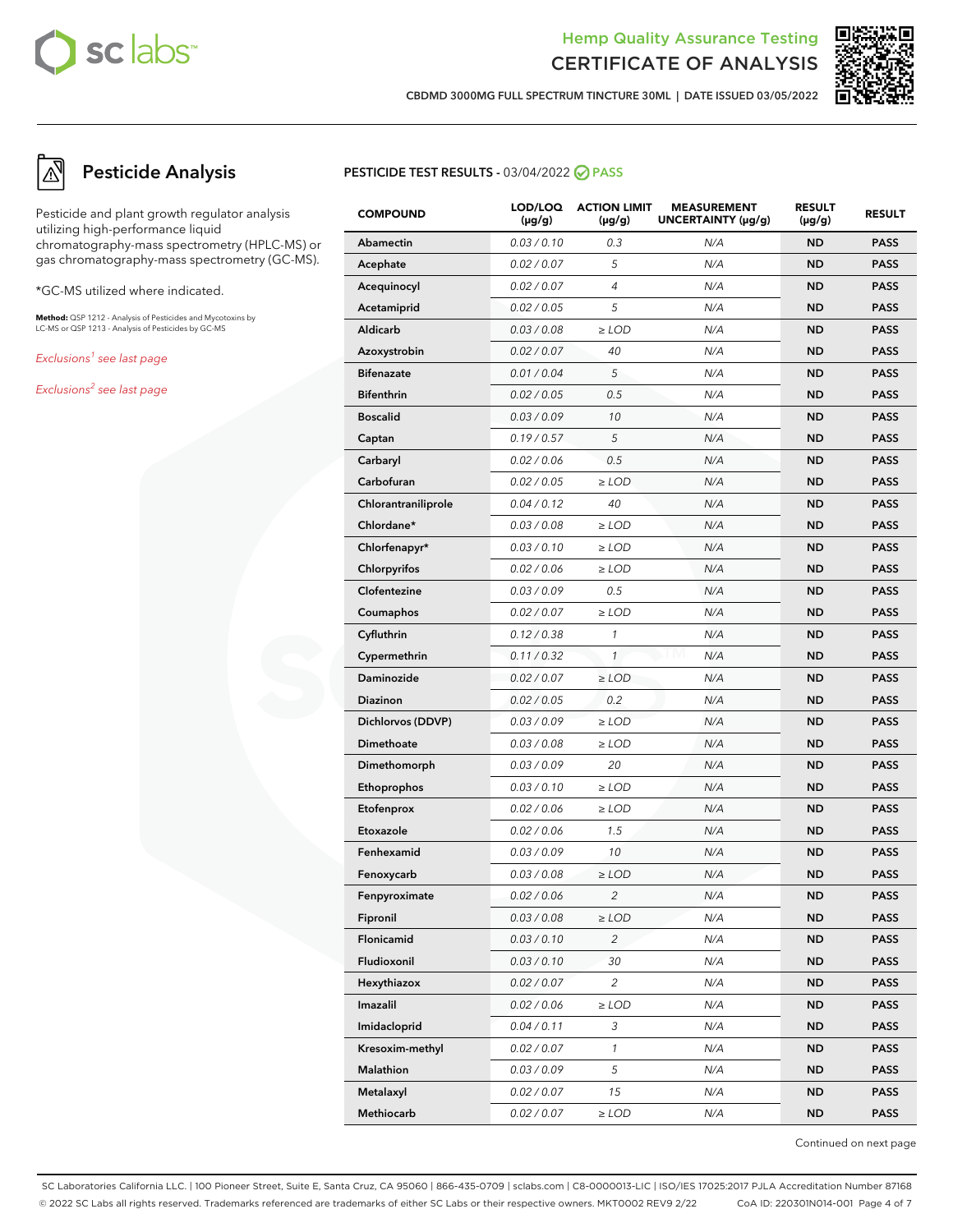



**CBDMD 3000MG FULL SPECTRUM TINCTURE 30ML | DATE ISSUED 03/05/2022**

## **Pesticide Analysis** Continued **PESTICIDE TEST RESULTS -** 03/04/2022 continued **⊘** PASS

| <b>COMPOUND</b>           | LOD/LOQ<br>$(\mu g/g)$ | <b>ACTION LIMIT</b><br>$(\mu q/q)$ | <b>MEASUREMENT</b><br>UNCERTAINTY (µg/g) | <b>RESULT</b><br>$(\mu g/g)$ | <b>RESULT</b> |
|---------------------------|------------------------|------------------------------------|------------------------------------------|------------------------------|---------------|
| Methomyl                  | 0.03/0.10              | 0.1                                | N/A                                      | <b>ND</b>                    | <b>PASS</b>   |
| <b>Mevinphos</b>          | 0.03/0.09              | $\ge$ LOD                          | N/A                                      | <b>ND</b>                    | <b>PASS</b>   |
| Myclobutanil              | 0.03/0.09              | 9                                  | N/A                                      | <b>ND</b>                    | <b>PASS</b>   |
| <b>Naled</b>              | 0.02 / 0.07            | 0.5                                | N/A                                      | <b>ND</b>                    | <b>PASS</b>   |
| Oxamyl                    | 0.04/0.11              | 0.2                                | N/A                                      | <b>ND</b>                    | <b>PASS</b>   |
| Paclobutrazol             | 0.02 / 0.05            | $>$ LOD                            | N/A                                      | <b>ND</b>                    | <b>PASS</b>   |
| Parathion-methyl          | 0.03/0.10              | $\ge$ LOD                          | N/A                                      | <b>ND</b>                    | <b>PASS</b>   |
| Pentachloronitrobenzene*  | 0.03/0.09              | 0.2                                | N/A                                      | <b>ND</b>                    | <b>PASS</b>   |
| Permethrin                | 0.04 / 0.12            | 20                                 | N/A                                      | <b>ND</b>                    | <b>PASS</b>   |
| Phosmet                   | 0.03/0.10              | 0.2                                | N/A                                      | <b>ND</b>                    | <b>PASS</b>   |
| <b>Piperonyl Butoxide</b> | 0.02 / 0.07            | 8                                  | N/A                                      | <b>ND</b>                    | <b>PASS</b>   |
| Prallethrin               | 0.03 / 0.08            | 0.4                                | N/A                                      | <b>ND</b>                    | <b>PASS</b>   |
| Propiconazole             | 0.02 / 0.07            | 20                                 | N/A                                      | <b>ND</b>                    | <b>PASS</b>   |
| Propoxur                  | 0.03/0.09              | $\ge$ LOD                          | N/A                                      | <b>ND</b>                    | <b>PASS</b>   |
| Pyrethrins                | 0.04 / 0.12            | $\mathcal{I}$                      | N/A                                      | <b>ND</b>                    | <b>PASS</b>   |
| Pyridaben                 | 0.02 / 0.07            | 3                                  | N/A                                      | <b>ND</b>                    | <b>PASS</b>   |
| Spinetoram                | 0.02 / 0.07            | 3                                  | N/A                                      | <b>ND</b>                    | <b>PASS</b>   |
| Spinosad                  | 0.02 / 0.07            | 3                                  | N/A                                      | <b>ND</b>                    | <b>PASS</b>   |
| Spiromesifen              | 0.02 / 0.05            | 12                                 | N/A                                      | <b>ND</b>                    | <b>PASS</b>   |
| Spirotetramat             | 0.02 / 0.06            | 13                                 | N/A                                      | <b>ND</b>                    | <b>PASS</b>   |
| Spiroxamine               | 0.03/0.08              | $\ge$ LOD                          | N/A                                      | <b>ND</b>                    | <b>PASS</b>   |
| Tebuconazole              | 0.02 / 0.07            | 2                                  | N/A                                      | $<$ LOQ                      | <b>PASS</b>   |
| Thiacloprid               | 0.03 / 0.10            | $\ge$ LOD                          | N/A                                      | <b>ND</b>                    | <b>PASS</b>   |
| Thiamethoxam              | 0.03/0.10              | 4.5                                | N/A                                      | <b>ND</b>                    | <b>PASS</b>   |
| Trifloxystrobin           | 0.03/0.08              | 30                                 | N/A                                      | <b>ND</b>                    | <b>PASS</b>   |

# **Mycotoxin Analysis**

Mycotoxin analysis utilizing high-performance liquid chromatography-mass spectrometry (HPLC-MS).

**Method:** QSP 1212 - Analysis of Pesticides and Mycotoxins by LC-MS

Exclusions<sup>3</sup> see last page

#### **MYCOTOXIN TEST RESULTS -** 03/04/2022 **PASS**

| <b>COMPOUND</b>        | LOD/LOQ<br>(µg/kg) | <b>ACTION LIMIT</b><br>$(\mu g/kg)$ | <b>MEASUREMENT</b><br>UNCERTAINTY (µg/kg) | <b>RESULT</b><br>$(\mu g/kg)$ | <b>RESULT</b> |
|------------------------|--------------------|-------------------------------------|-------------------------------------------|-------------------------------|---------------|
| <b>Aflatoxin B1</b>    | 2.0/6.0            |                                     | N/A                                       | <b>ND</b>                     |               |
| <b>Aflatoxin B2</b>    | 1.8/5.6            |                                     | N/A                                       | <b>ND</b>                     |               |
| <b>Aflatoxin G1</b>    | 1.0/3.1            |                                     | N/A                                       | <b>ND</b>                     |               |
| <b>Aflatoxin G2</b>    | 1.2/3.5            |                                     | N/A                                       | <b>ND</b>                     |               |
| <b>Total Aflatoxin</b> |                    | 20                                  |                                           | <b>ND</b>                     | <b>PASS</b>   |
| Ochratoxin A           | 6.3/19.2           |                                     | N/A                                       | <b>ND</b>                     |               |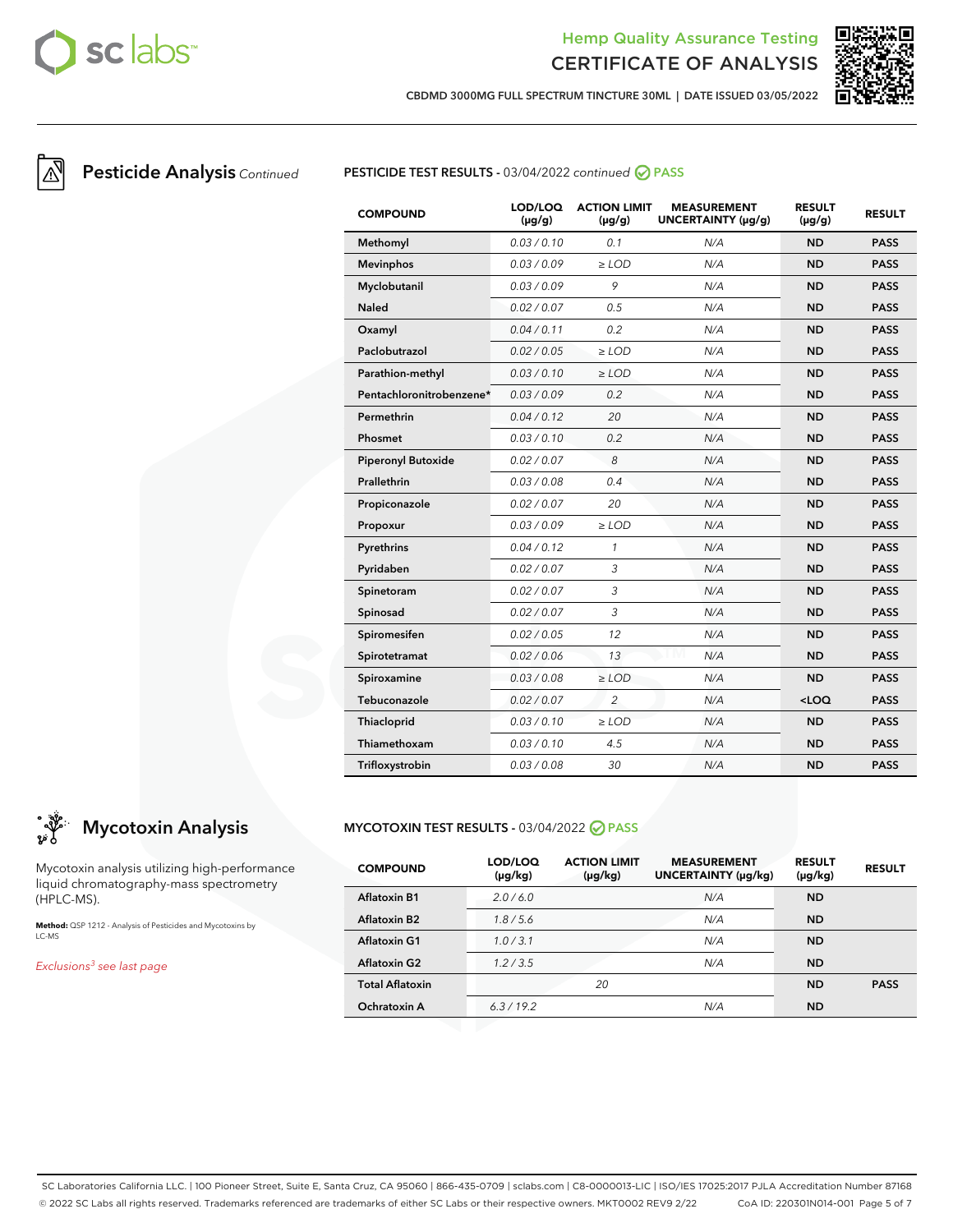



**CBDMD 3000MG FULL SPECTRUM TINCTURE 30ML | DATE ISSUED 03/05/2022**



Residual Solvent analysis utilizing gas chromatography-mass spectrometry (GC-MS).

**Method:** QSP 1204 - Analysis of Residual Solvents by GC-MS

Exclusions<sup>4</sup> see last page



#### **COMPOUND LOD/LOQ (μg/g) ACTION LIMIT (μg/g) MEASUREMENT UNCERTAINTY (μg/g) RESULT (μg/g) RESULT Propane** 10 / 20 5000 N/A **ND PASS n-Butane** 10 / 50 5000 N/A **ND PASS n-Pentane** 20 / 50 5000 N/A **ND PASS n-Hexane** 2 / 5 290 N/A **ND PASS n-Heptane** 20 / 60 5000 N/A **ND PASS Benzene** 0.03 / 0.09 1 N/A **ND PASS Toluene** 7 / 21 890 N/A **ND PASS Total Xylenes** 50 / 160 2170 N/A **ND PASS Methanol** 50 / 200 3000 N/A **ND PASS Ethanol** 20 / 50 5000 N/A **ND PASS 2-Propanol (Isopropyl Alcohol)** 10 / 40 <sup>5000</sup> N/A **ND PASS Acetone** 20 / 50 5000 N/A **ND PASS Ethyl Ether** 20 / 50 5000 N/A **ND PASS Ethylene Oxide** 0.3 / 0.8 1 N/A **ND PASS Ethyl Acetate** 20 / 60 5000 N/A **ND PASS Chloroform** 0.1 / 0.2 1 N/A **ND PASS Dichloromethane (Methylene Chloride)** 0.3 / 0.9 <sup>1</sup> N/A **ND PASS Trichloroethylene** 0.1 / 0.3 1 N/A **ND PASS 1,2-Dichloroethane** 0.05 / 0.1 1 N/A **ND PASS Acetonitrile** 2 / 7 410 N/A **ND PASS**

#### **HEAVY METALS TEST RESULTS - 03/02/2022 ⊘ PASS**

| <b>COMPOUND</b> | LOD/LOQ<br>$(\mu g/g)$ | <b>ACTION LIMIT</b><br>$(\mu g/g)$ | <b>MEASUREMENT</b><br>UNCERTAINTY (µg/g) | <b>RESULT</b><br>$(\mu g/g)$ | <b>RESULT</b> |
|-----------------|------------------------|------------------------------------|------------------------------------------|------------------------------|---------------|
| <b>Arsenic</b>  | 0.02/0.1               | 0.42                               | N/A                                      | <b>ND</b>                    | <b>PASS</b>   |
| Cadmium         | 0.02/0.05              | 0.27                               | N/A                                      | <b>ND</b>                    | <b>PASS</b>   |
| Lead            | 0.04/0.1               | 0.5                                | N/A                                      | <b>ND</b>                    | <b>PASS</b>   |
| <b>Mercury</b>  | 0.002/0.01             | 0.4                                | N/A                                      | ND                           | <b>PASS</b>   |

#### **MICROBIOLOGY TEST RESULTS (PCR) -** 03/04/2022 **PASS**

| <b>COMPOUND</b>                        | <b>ACTION LIMIT</b> | <b>RESULT</b> | <b>RESULT</b> |
|----------------------------------------|---------------------|---------------|---------------|
| Shiga toxin-producing Escherichia coli | Not Detected in 1g  | <b>ND</b>     | <b>PASS</b>   |
| Salmonella spp.                        | Not Detected in 1g  | <b>ND</b>     | <b>PASS</b>   |
| Listeria monocytogenes                 | Not Detected in 1g  | <b>ND</b>     | <b>PASS</b>   |



# **Heavy Metals Analysis**

Heavy metal analysis utilizing inductively coupled plasma-mass spectrometry (ICP-MS).

**Method:** QSP 1160 - Analysis of Heavy Metals by ICP-MS



PCR AND PLATING

Analysis conducted by polymerase chain reaction (PCR) and fluorescence detection of microbiological contaminants.

**Method:** QSP 1221 - Analysis of Microbiological Contaminants